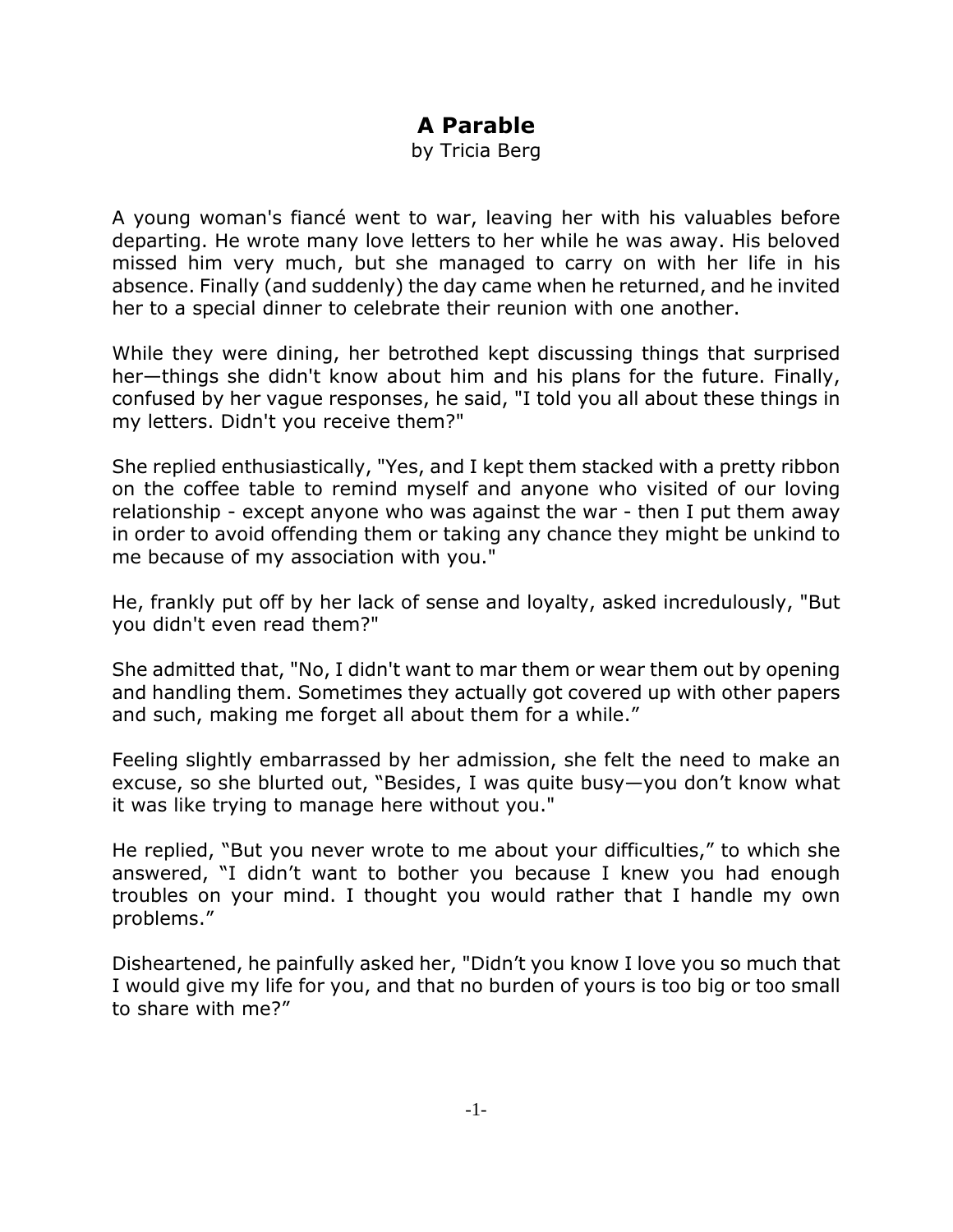She had no answer for him, and so he continued, "So what you're saying is that you didn't get my instructions on how I wished you to invest what I left with you?"

"No."

"Well, I still love you and always will, but this saddens me greatly. We will have a less glorious future together because you didn't read and follow my explicit instructions, which were for both of our good. It would have pleased me so much if you had taken more care to learn about my desires and do as I asked of you."

I don't know about you, but I can't help wondering how happy their marriage will be with the young man carrying it all and the woman offering up on her end what appears at a glance to be nothing more than rather shallow words? Successful marriages are built on devotion, love and respect. (Eph. 5:32-33)

We can all see how foolish the young woman in the parable was—yet, this is what it will be like for anyone who never bothers to read their Bible (which is a collection of love letters from our Lord), forgetting to pray continually to Him for help to navigate this world fraught with danger and troubles. He has told us that He will provide whatever we need, including much-needed strength and wisdom, and has given each of us gifts to be invested and used for His glory.

*Now concerning spiritual gifts, brothers, I do not want you to be uninformed. You know that when you were pagans you were led astray to mute idols, however you were led. Therefore I want you to understand that no one speaking in the Spirit of God ever says "Jesus is accursed!" and no one can say "Jesus is Lord" except in the Holy Spirit. Now there are varieties of gifts, but the same Spirit; and there are varieties of service, but the same Lord; and there are varieties of activities, but it is the same God who empowers them all in everyone. To each is given the manifestation of the Spirit for the common good. For to one is given through the Spirit the utterance of wisdom, and to another the utterance of knowledge according to the same Spirit, to another faith by the same Spirit, to another gifts of healing by the one Spirit, to another the working of miracles, to another prophecy, to another the ability to distinguish between spirits, to another various kinds of tongues, to another the interpretation of tongues. All these are empowered by one and the same Spirit, who apportions to each one individually as he wills. For just as the body is one and has many members, and all the members of the body, though many, are one body, so it is with Christ. For in one Spirit we were all baptized into one body—Jews or*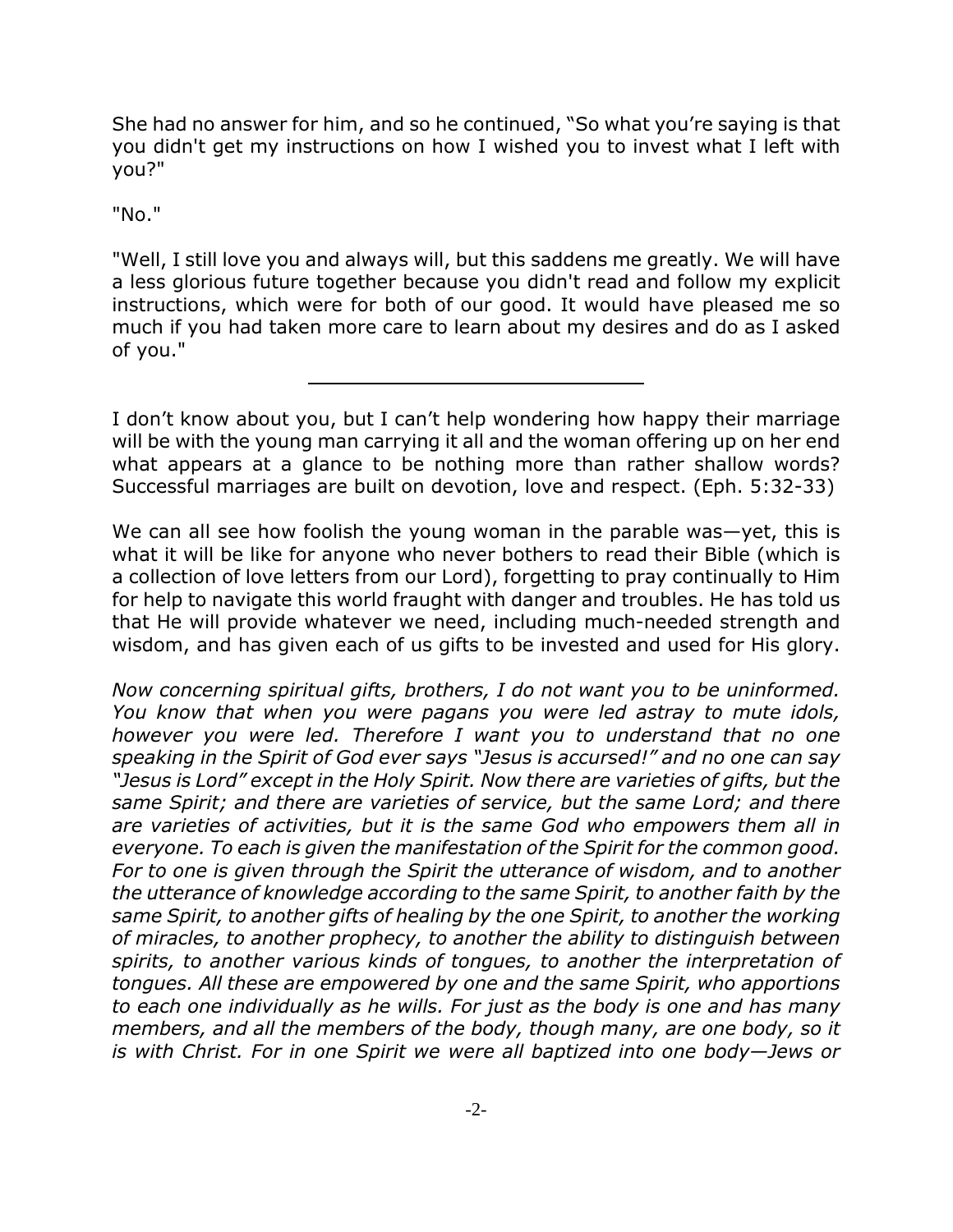*Greeks, slaves or free—and all were made to drink of one Spirit. 1 Corinthians 12:1-13*

*I appeal to you therefore, brothers, by the mercies of God, to present your bodies as a living sacrifice, holy and acceptable to God, which is your spiritual worship. Do not be conformed to this world, but be transformed by the renewal of your mind, that by testing you may discern what is the will of God, what is good and acceptable and perfect. For by the grace given to me I say to everyone among you not to think of himself more highly than he ought to think, but to think with sober judgment, each according to the measure of faith that God has assigned. For as in one body we have many members, and the members do not all have the same function, so we, though many, are one body in Christ, and individually members one of another. Having gifts that differ according to the grace given to us, let us use them: if prophecy, in proportion to our faith; if service, in our serving; the one who teaches, in his teaching; the one who exhorts, in his exhortation; the one who contributes, in generosity; the one who leads, with zeal; the one who does acts of mercy, with cheerfulness. Let love be genuine. Abhor what is evil; hold fast to what is good. Love one another with brotherly affection. Outdo one another in showing honor. Do not be slothful in zeal, be fervent in spirit, serve the Lord. Rejoice in hope, be patient in tribulation, be constant in prayer. Contribute to the needs of the saints and seek to show hospitality. Bless those who persecute you; bless and do not curse them. Rejoice with those who rejoice, weep with those who weep. Live in harmony with one another. Do not be haughty, but associate with the lowly. Never be wise in your own sight. Repay no one evil for evil, but give thought to do what is honorable in the sight of all. If possible, so far as it depends on you, live peaceably with all. Beloved, never avenge yourselves, but leave it to the wrath of God, for it is written, "Vengeance is mine, I will repay, says the Lord." To the contrary, "if your enemy is hungry, feed him; if he is thirsty, give him something to drink; for by so doing you will heap burning coals on his head." Do not be overcome by evil, but overcome evil with good. Romans 12:1-21*

*Every good gift and every perfect gift is from above, coming down from the Father of lights with whom there is no variation or shadow due to change. Of his own will he brought us forth by the word of truth, that we should be a kind of firstfruits of his creatures. Know this, my beloved brothers: let every person be quick to hear, slow to speak, slow to anger; for the anger of man does not produce the righteousness of God. Therefore put away all filthiness and rampant wickedness and receive with meekness the implanted word, which is able to save your souls. But be doers of the word, and not hearers only, deceiving yourselves. For if anyone is a hearer of the word and not a doer, he*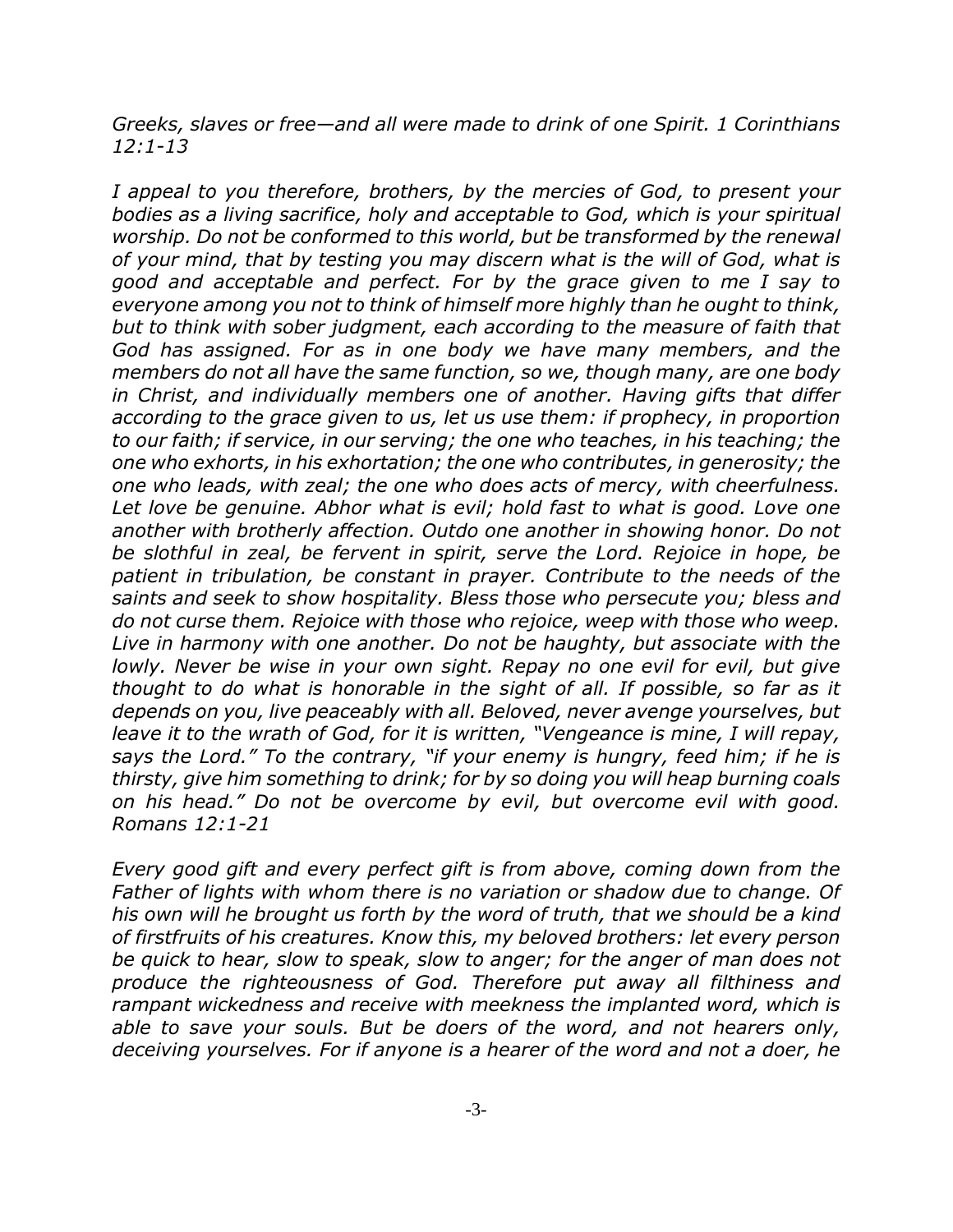*is like a man who looks intently at his natural face in a mirror. For he looks at himself and goes away and at once forgets what he was like. But the one who looks into the perfect law, the law of liberty, and perseveres, being no hearer who forgets but a doer who acts, he will be blessed in his doing. If anyone thinks he is religious and does not bridle his tongue but deceives his heart, this person's religion is worthless. Religion that is pure and undefiled before God, the Father, is this: to visit orphans and widows in their affliction, and to keep oneself unstained from the world. James 1:17-27*

*Come to me, all who labor and are heavy laden, and I will give you rest. Take my yoke upon you, and learn from me, for I am gentle and lowly in heart, and you will find rest for your souls. For my yoke is easy, and my burden is light." Matthew 11:28-30*

*Humble yourselves, therefore, under the mighty hand of God so that at the proper time he may exalt you, casting all your anxieties on him, because he cares for you. Be sober-minded; be watchful. Your adversary the devil prowls around like a roaring lion, seeking someone to devour. Resist him, firm in your faith, knowing that the same kinds of suffering are being experienced by your brotherhood throughout the world. And after you have suffered a little while, the God of all grace, who has called you to his eternal glory in Christ, will himself restore, confirm, strengthen, and establish you. To him be the dominion forever and ever. Amen. 1 Peter 5:6-11* (Also Psalm 55:22)

*For if you forgive others their trespasses, your heavenly Father will also forgive you, but if you do not forgive others their trespasses, neither will your Father forgive your trespasses. Matthew 6:14-15*

*Be merciful, even as your Father is merciful. "Judge not, and you will not be judged; condemn not, and you will not be condemned; forgive, and you will be forgiven; give, and it will be given to you. Good measure, pressed down, shaken together, running over, will be put into your lap. For with the measure you use it will be measured back to you." Luke 6:36-38*

*Count it all joy, my brothers, when you meet trials of various kinds, for you know that the testing of your faith produces steadfastness. And let steadfastness have its full effect, that you may be perfect and complete, lacking in nothing. If any of you lacks wisdom, let him ask God, who gives generously to all without reproach, and it will be given him. But let him ask in faith, with no doubting, for the one who doubts is like a wave of the sea that is driven and tossed by the wind. For that person must not suppose that he will receive*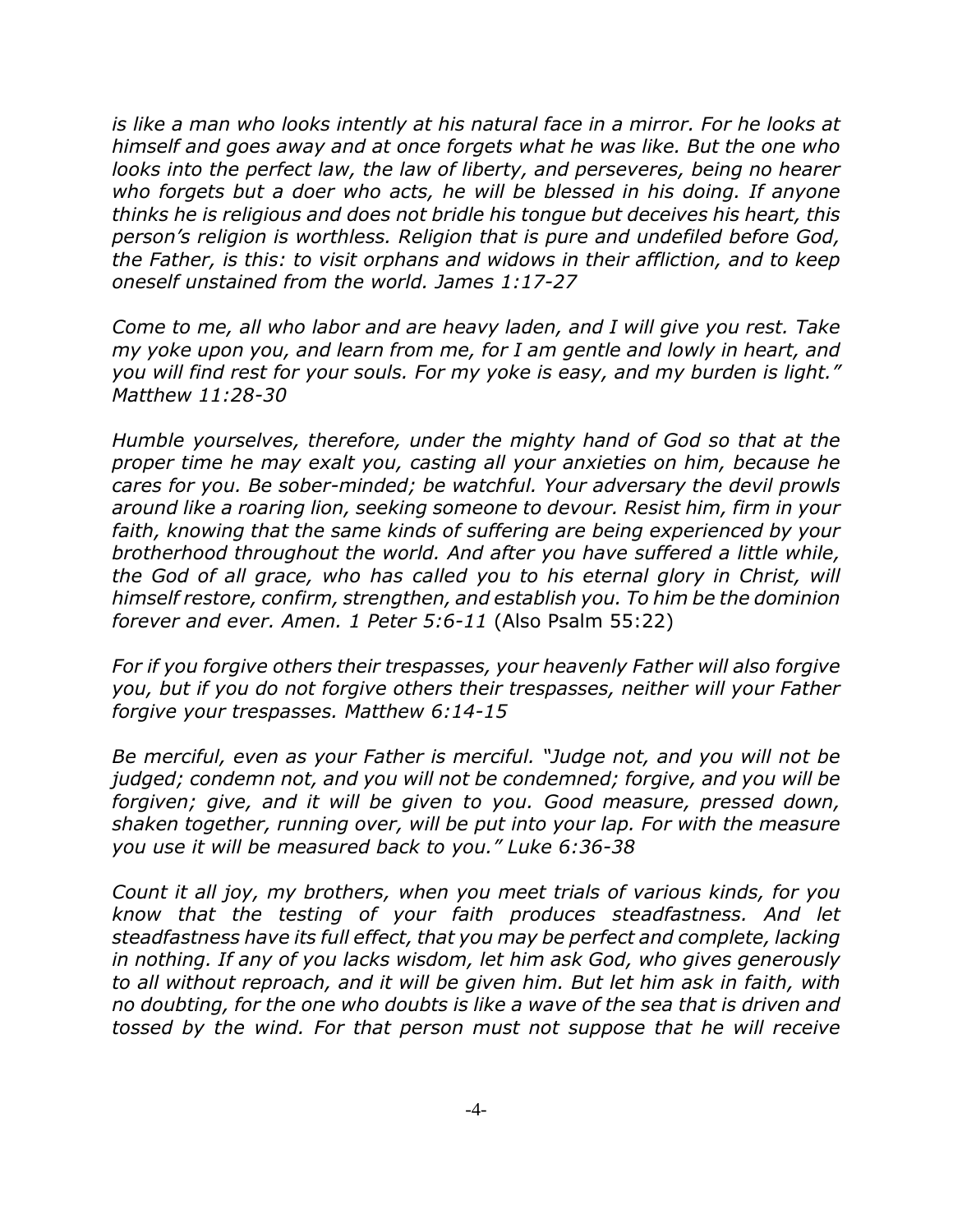*anything from the Lord; he is a double-minded man, unstable in all his ways. James 1:2-8*

*And we urge you, brothers, admonish the idle, encourage the fainthearted, help the weak, be patient with them all. See that no one repays anyone evil for evil, but always seek to do good to one another and to everyone. Rejoice always, pray without ceasing, give thanks in all circumstances; for this is the will of God in Christ Jesus for you. Do not quench the Spirit. Do not despise prophecies, but test everything; hold fast what is good. Abstain from every form of evil. 1 Thessalonians 5:14-22*

*Rejoice in the Lord always; again I will say, rejoice. Let your reasonableness be known to everyone. The Lord is at hand; do not be anxious about anything, but in everything by prayer and supplication with thanksgiving let your requests be made known to God. And the peace of God, which surpasses all understanding, will guard your hearts and your minds in Christ Jesus. Finally, brothers, whatever is true, whatever is honorable, whatever is just, whatever is pure, whatever is lovely, whatever is commendable, if there is any excellence, if there is anything worthy of praise, think about these things. What you have learned and received and heard and seen in me—practice these things, and the God of peace will be with you. Philippians 4:4-9*

*Finally, be strong in the Lord and in the strength of his might. Put on the whole armor of God, that you may be able to stand against the schemes of the devil. For we do not wrestle against flesh and blood, but against the rulers, against the authorities, against the cosmic powers over this present darkness, against the spiritual forces of evil in the heavenly places. Therefore take up the whole armor of God, that you may be able to withstand in the evil day, and having done all, to stand firm. Stand therefore, having fastened on the belt of truth, and having put on the breastplate of righteousness, and, as shoes for your feet, having put on the readiness given by the gospel of peace. In all circumstances take up the shield of faith, with which you can extinguish all the flaming darts of the evil one; and take the helmet of salvation, and the sword of the Spirit, which is the word of God, praying at all times in the Spirit, with all prayer and supplication. To that end keep alert with all perseverance, making supplication for all the saints, and also for me, that words may be given to me in opening my mouth boldly to proclaim the mystery of the gospel, for which I am an ambassador in chains, that I may declare it boldly, as I ought to speak. Ephesians 6:10-20*

Jesus has not gone off to war like the man in the parable, but instead He has already WON the victory, and has gone to receive His kingdom. All things have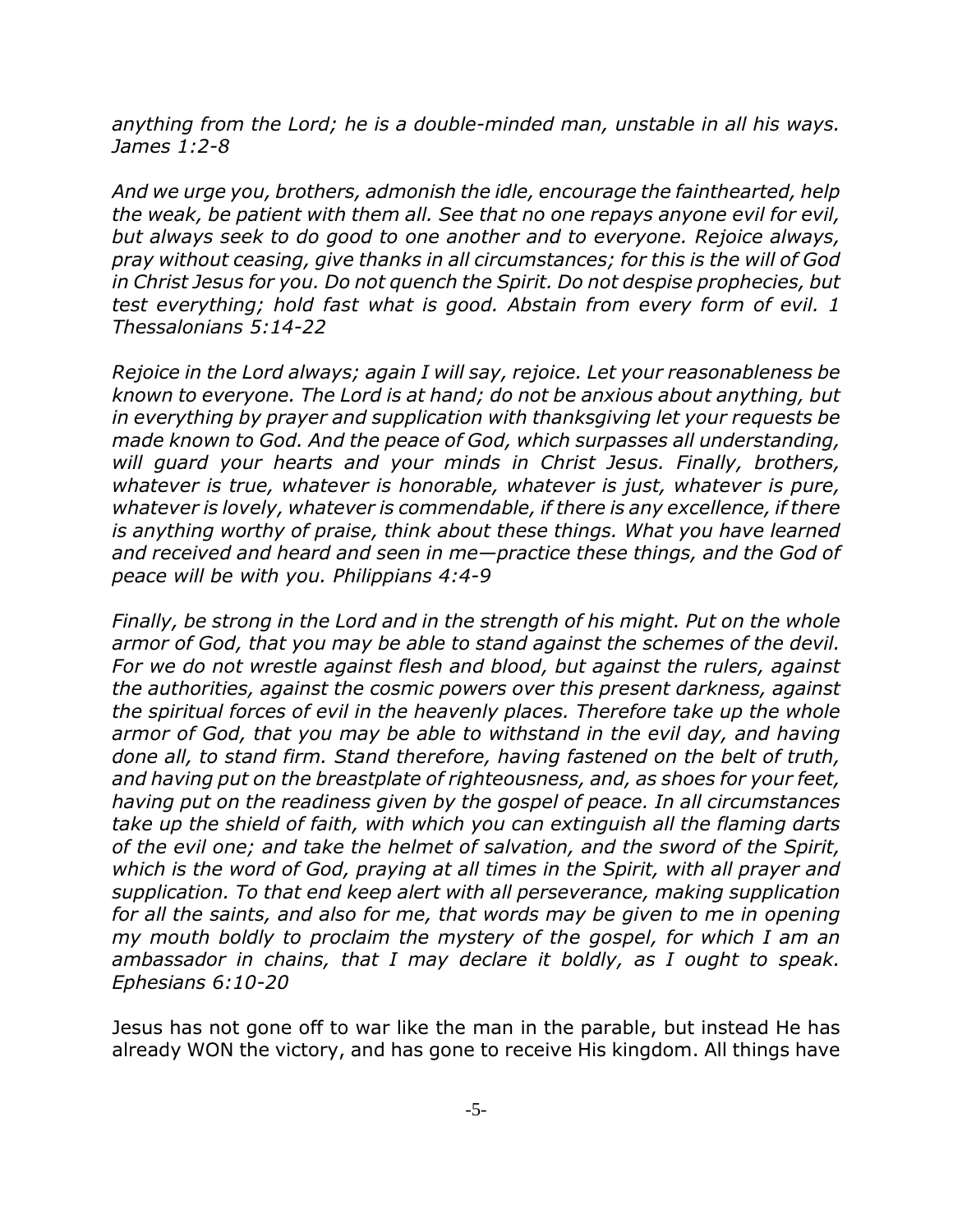been given into His hand, but as YET He has not brought all things into submission. (Heb. 2:5-9, Matt. 28:18, Phil. 2:9-11, Psa. 2:1-12) He WILL be returning physically to rule the nations. (Rev. 19:11-20:6, Isa. 11:1-9, Isa. 2:1-4, Isa. 19:19-25, Isa. 65:20, 25, Zech. 8:20-23, 14:20-21) Prior to that time, He will gather His bride to Himself and He will examine the "work" we believers, members of His Body, the Church (Eph. 5:23, Col. 1:24), have each done "in His field" to honor and please Him. (Matt. 9:37-38, Rev. 11:15-19) He expects and deserves a "profit" on His investment in us. If we don't read His instructions, then we may discover too late that we have built upon the sand instead of the Rock, or with cheap materials instead of the precious ones our Beloved deserves. (Eph. 1:3-14, 1Pet. 1:14-19)

*And you, who were dead in your trespasses and the uncircumcision of your flesh, God made alive together with him, having forgiven us all our trespasses, by canceling the record of debt that stood against us with its legal demands. This he set aside, nailing it to the cross. He disarmed the rulers and authorities and put them to open shame, by triumphing over them in him. Therefore let no one pass judgment on you in questions of food and drink, or with regard to a festival or a new moon or a Sabbath. These are a shadow of the things to come, but the substance belongs to Christ. Let no one disqualify you, insisting on asceticism and worship of angels, going on in detail about visions, puffed up without reason by his sensuous mind, and not holding fast to the Head, from whom the whole body, nourished and knit together through its joints and ligaments, grows with a growth that is from God. Colossians 2:13-19*

*"Brothers, I may say to you with confidence about the patriarch David that he both died and was buried, and his tomb is with us to this day. Being therefore a prophet, and knowing that God had sworn with an oath to him that he would set one of his descendants on his throne, he foresaw and spoke about the resurrection of the Christ, that he was not abandoned to Hades, nor did his flesh see corruption. This Jesus God raised up, and of that we all are witnesses. Being therefore exalted at the right hand of God, and having received from the Father the promise of the Holy Spirit, he has poured out this that you yourselves are seeing and hearing. For David did not ascend into the heavens, but he himself says, "'The Lord said to my Lord, "Sit at my right hand, until I make your enemies your footstool."' Let all the house of Israel therefore know for certain that God has made him both Lord and Christ, this Jesus whom you crucified." Acts 2:29-36*

*"Let not your hearts be troubled. Believe in God; believe also in me. In my Father's house are many rooms. If it were not so, would I have told you that I go to prepare a place for you? And if I go and prepare a place for you, I will*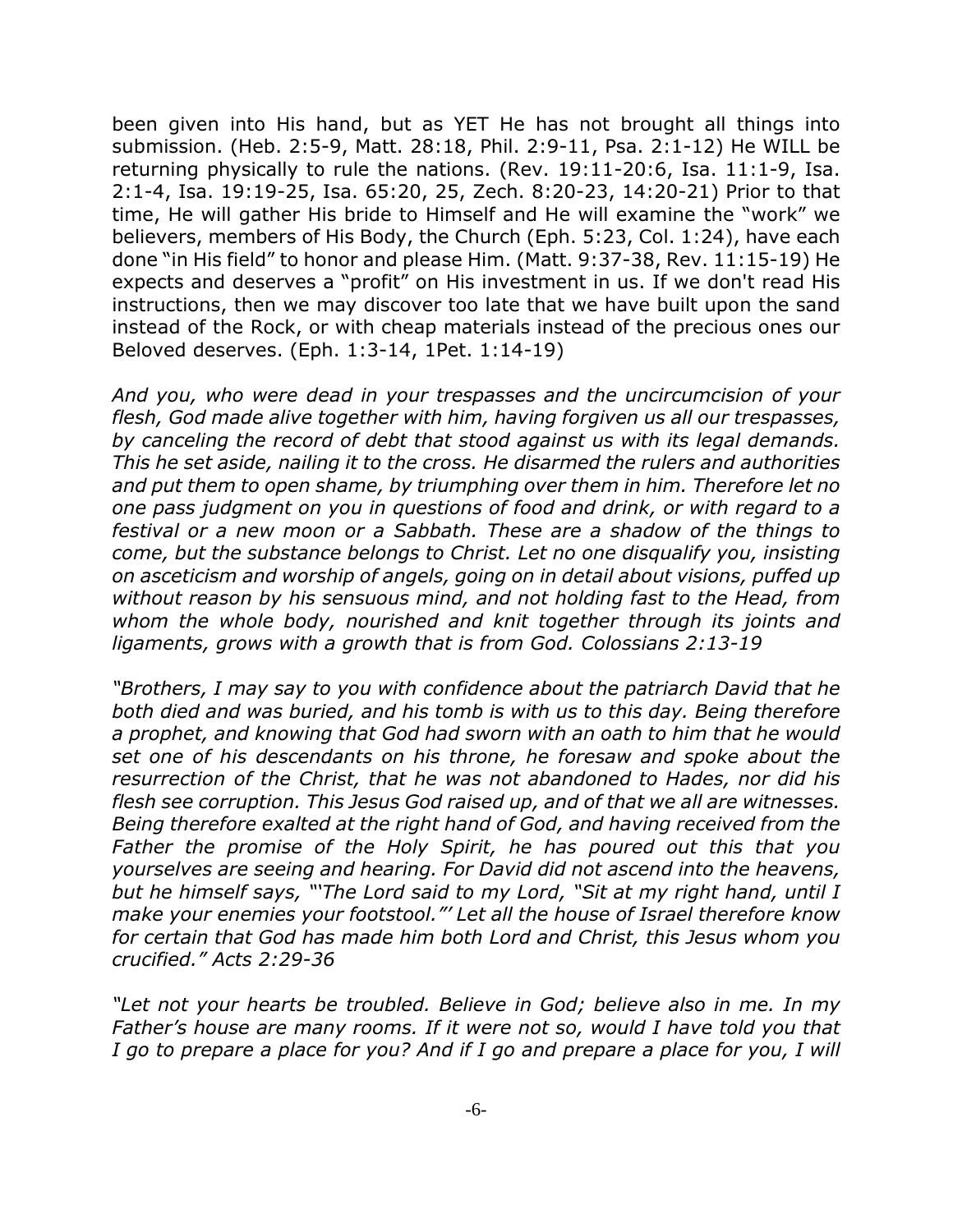*come again and will take you to myself, that where I am you may be also." John 14:1-3*

*But each in his own order: Christ the firstfruits, then at his coming those who belong to Christ. Then comes the end, when he delivers the kingdom to God the Father after destroying every rule and every authority and power. For he must reign until he has put all his enemies under his feet. The last enemy to be destroyed is death. For "God has put all things in subjection under his feet." But when it says, "all things are put in subjection," it is plain that he is excepted who put all things in subjection under him. When all things are subjected to him, then the Son himself will also be subjected to him who put all things in subjection under him, that God may be all in all. 1 Corinthians 15:23-28*

*Then I heard what seemed to be the voice of a great multitude, like the roar of many waters and like the sound of mighty peals of thunder, crying out, "Hallelujah! For the Lord our God the Almighty reigns. Let us rejoice and exult and give him the glory, for the marriage of the Lamb has come, and his Bride has made herself ready; it was granted her to clothe herself with fine linen, bright and pure"— for the fine linen is the righteous deeds of the saints. And the angel said to me, "Write this: Blessed are those who are invited to the marriage supper of the Lamb." And he said to me, "These are the true words of God." Revelation 19:6-9*

*According to the grace of God given to me, like a skilled master builder I laid a foundation, and someone else is building upon it. Let each one take care how he builds upon it. For no one can lay a foundation other than that which is laid, which is Jesus Christ. Now if anyone builds on the foundation with gold, silver, precious stones, wood, hay, straw—each one's work will become manifest, for the Day will disclose it, because it will be revealed by fire, and the fire will test what sort of work each one has done. If the work that anyone has built on the foundation survives, he will receive a reward. If anyone's work is burned up, he will suffer loss, though he himself will be saved, but only as through fire. Do you not know that you are God's temple and that God's Spirit dwells in you? If anyone destroys God's temple, God will destroy him. For God's temple is holy, and you are that temple. Let no one deceive himself. If anyone among you thinks that he is wise in this age, let him become a fool that he may become wise. For the wisdom of this world is folly with God. For it is written, "He catches the wise in their craftiness," and again, "The Lord knows the thoughts of the wise, that they are futile." 1 Corinthians 3:10-20*

*"For it will be like a man going on a journey, who called his servants and entrusted to them his property. To one he gave five talents, to another two, to*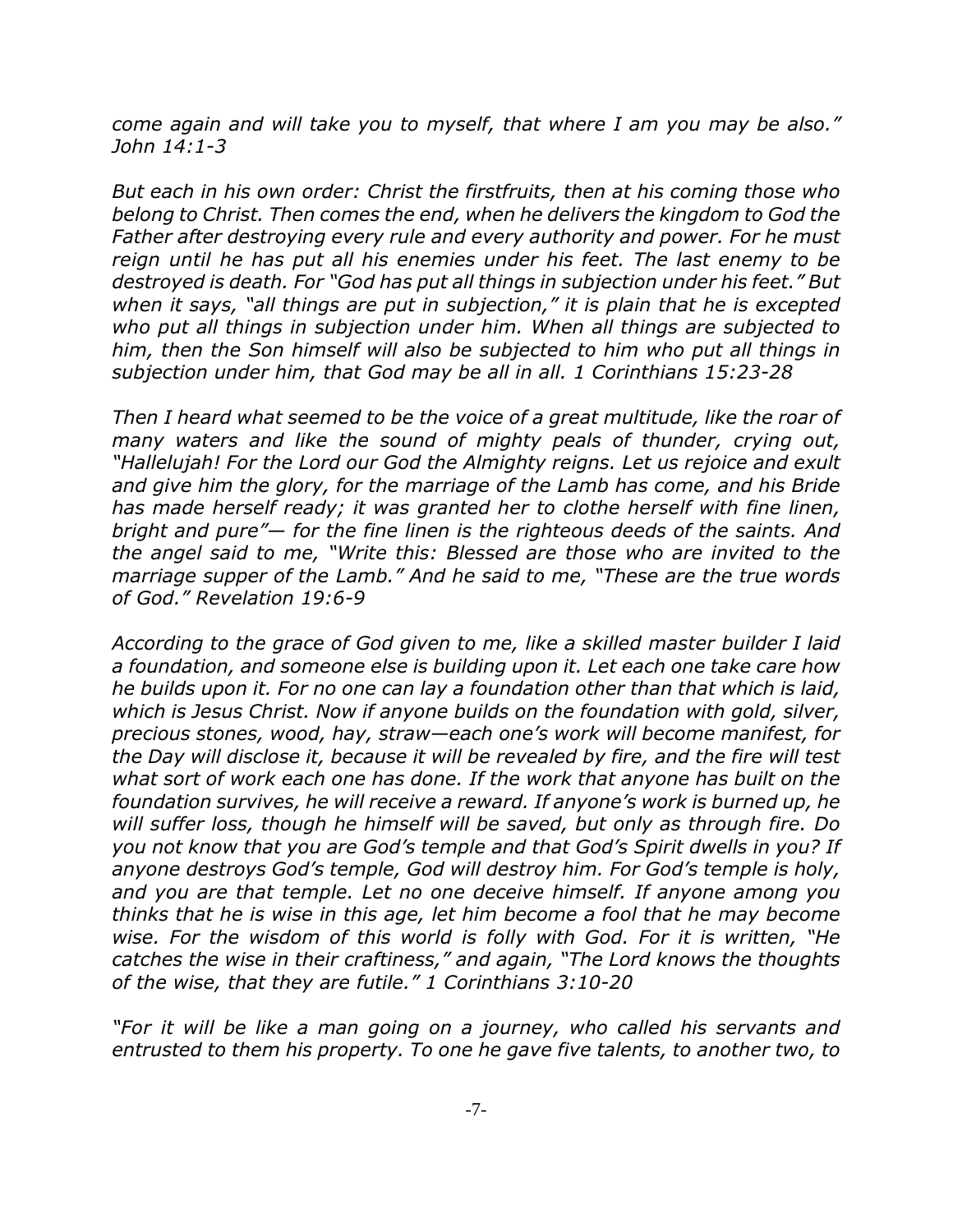*another one, to each according to his ability. Then he went away. He who had received the five talents went at once and traded with them, and he made five talents more. So also he who had the two talents made two talents more. But he who had received the one talent went and dug in the ground and hid his master's money. Now after a long time the master of those servants came and settled accounts with them. And he who had received the five talents came forward, bringing five talents more, saying, 'Master, you delivered to me five talents; here I have made five talents more.' His master said to him, 'Well done, good and faithful servant. You have been faithful over a little; I will set you over much. Enter into the joy of your master.' And he also who had the two talents came forward, saying, 'Master, you delivered to me two talents; here I have made two talents more.' His master said to him, 'Well done, good and faithful servant. You have been faithful over a little; I will set you over much. Enter into the joy of your master.' He also who had received the one talent came forward, saying, 'Master, I knew you to be a hard man, reaping where you did not sow, and gathering where you scattered no seed, so I was afraid, and I went and hid your talent in the ground. Here you have what is yours.' But his master answered him, 'You wicked and slothful servant! You knew that I reap where I have not sown and gather where I scattered no seed? Then you ought to have invested my money with the bankers, and at my coming I should have received what was my own with interest. So take the talent from him and give it to him who has the ten talents. For to everyone who has will more be given, and he will have an abundance. But from the one who has not, even what he has will be taken away. And cast the worthless servant into the outer darkness. In that place there will be weeping and gnashing of teeth.' Matthew 25:14-30*

*As they heard these things, he proceeded to tell a parable, because he was near to Jerusalem, and because they supposed that the kingdom of God was to appear immediately. He said therefore, "A nobleman went into a far country to receive for himself a kingdom and then return. Calling ten of his servants, he gave them ten minas, and said to them, 'Engage in business until I come.' But his citizens hated him and sent a delegation after him, saying, 'We do not want this man to reign over us.' When he returned, having received the kingdom, he ordered these servants to whom he had given the money to be called to him, that he might know what they had gained by doing business. The first came before him, saying, 'Lord, your mina has made ten minas more.' And he said to him, 'Well done, good servant! Because you have been faithful in a very little, you shall have authority over ten cities.' And the second came, saying, 'Lord, your mina has made five minas.' And he said to him, 'And you are to be over five cities.' Then another came, saying, 'Lord, here is your mina, which I kept laid away in a handkerchief; for I was afraid of you, because you are a*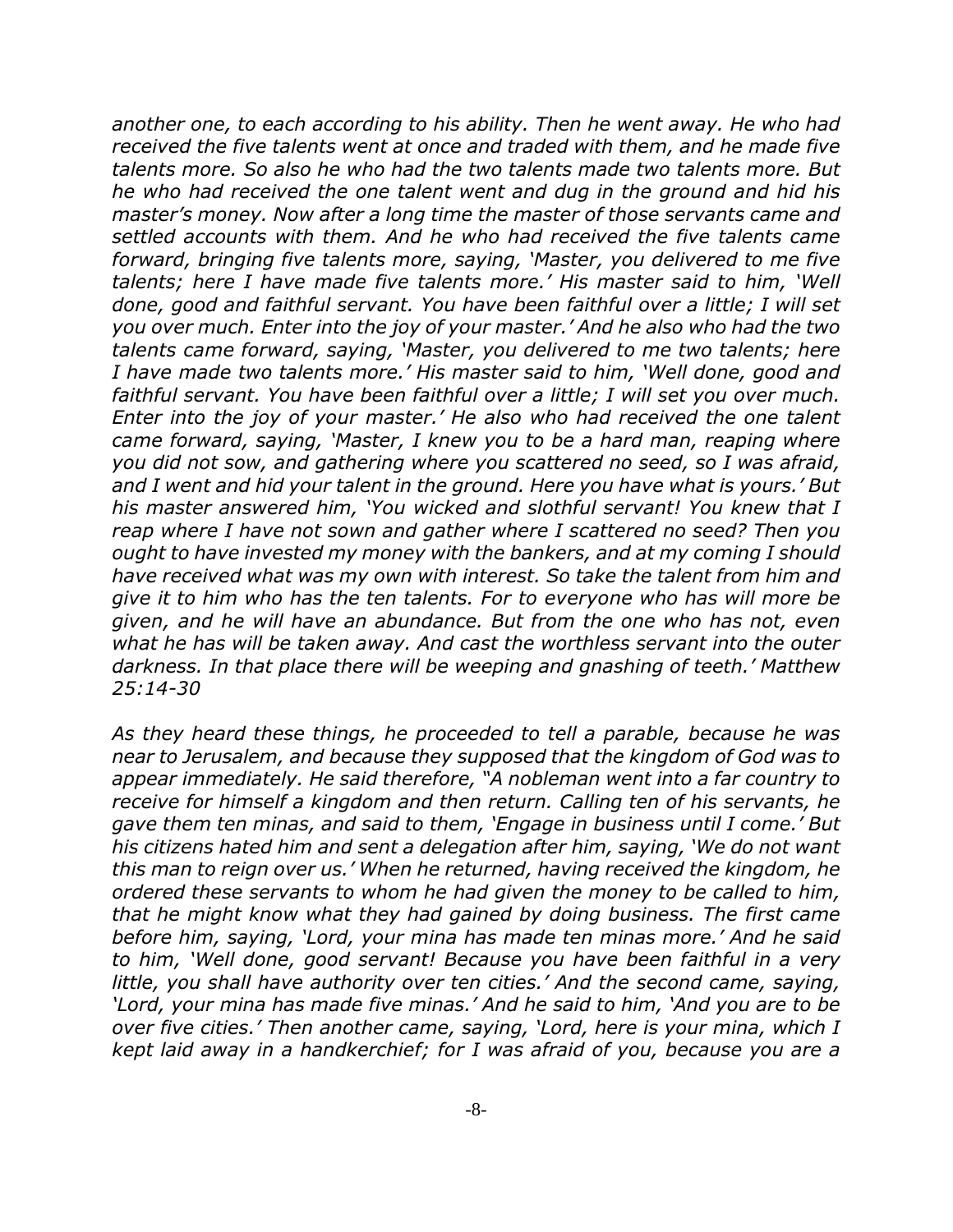*severe man. You take what you did not deposit, and reap what you did not sow.' He said to him, 'I will condemn you with your own words, you wicked servant! You knew that I was a severe man, taking what I did not deposit and reaping what I did not sow? Why then did you not put my money in the bank, and at my coming I might have collected it with interest?' And he said to those who stood by, 'Take the mina from him, and give it to the one who has the ten minas.' And they said to him, 'Lord, he has ten minas!' 'I tell you that to everyone who has, more will be given, but from the one who has not, even what he has will be taken away. But as for these enemies of mine, who did not want me to reign over them, bring them here and slaughter them before me.'" Luke 19:11-27*

We mustn't get distracted and be caught off-guard by His return. If we hide our light under a bushel (e.g. take pains to fit in with the world and go along with the flow, remain quiet instead of standing up for the truth among people who may not share our faith or may even be hostile to the Gospel and our Christian values), that is the same as burying our "talent" (gift or gifts entrusted to and bestowed upon us by God) in the sand. That is "salt that has lost its saltiness," NOT being a good and FAITHFUL servant. He will NOT be pleased with us, and our eternal reward WILL suffer for it.

*"But concerning that day or that hour, no one knows, not even the angels in heaven, nor the Son, but only the Father. Be on guard, keep awake. For you do not know when the time will come. It is like a man going on a journey, when he leaves home and puts his servants in charge, each with his work, and commands the doorkeeper to stay awake. Therefore stay awake—for you do not know when the master of the house will come, in the evening, or at midnight, or when the rooster crows, or in the morning—lest he come suddenly and find you asleep. And what I say to you I say to all: Stay awake." Mark 13:32-37*

*"But concerning that day and hour no one knows, not even the angels of heaven, nor the Son, but the Father only. For as were the days of Noah, so will be the coming of the Son of Man. For as in those days before the flood they were eating and drinking, marrying and giving in marriage, until the day when Noah entered the ark, and they were unaware until the flood came and swept them all away, so will be the coming of the Son of Man. Then two men will be in the field; one will be taken and one left. Two women will be grinding at the mill; one will be taken and one left. Therefore, stay awake, for you do not know on what day your Lord is coming. But know this, that if the master of the house had known in what part of the night the thief was coming, he would have stayed awake and would not have let his house be broken into. Therefore you*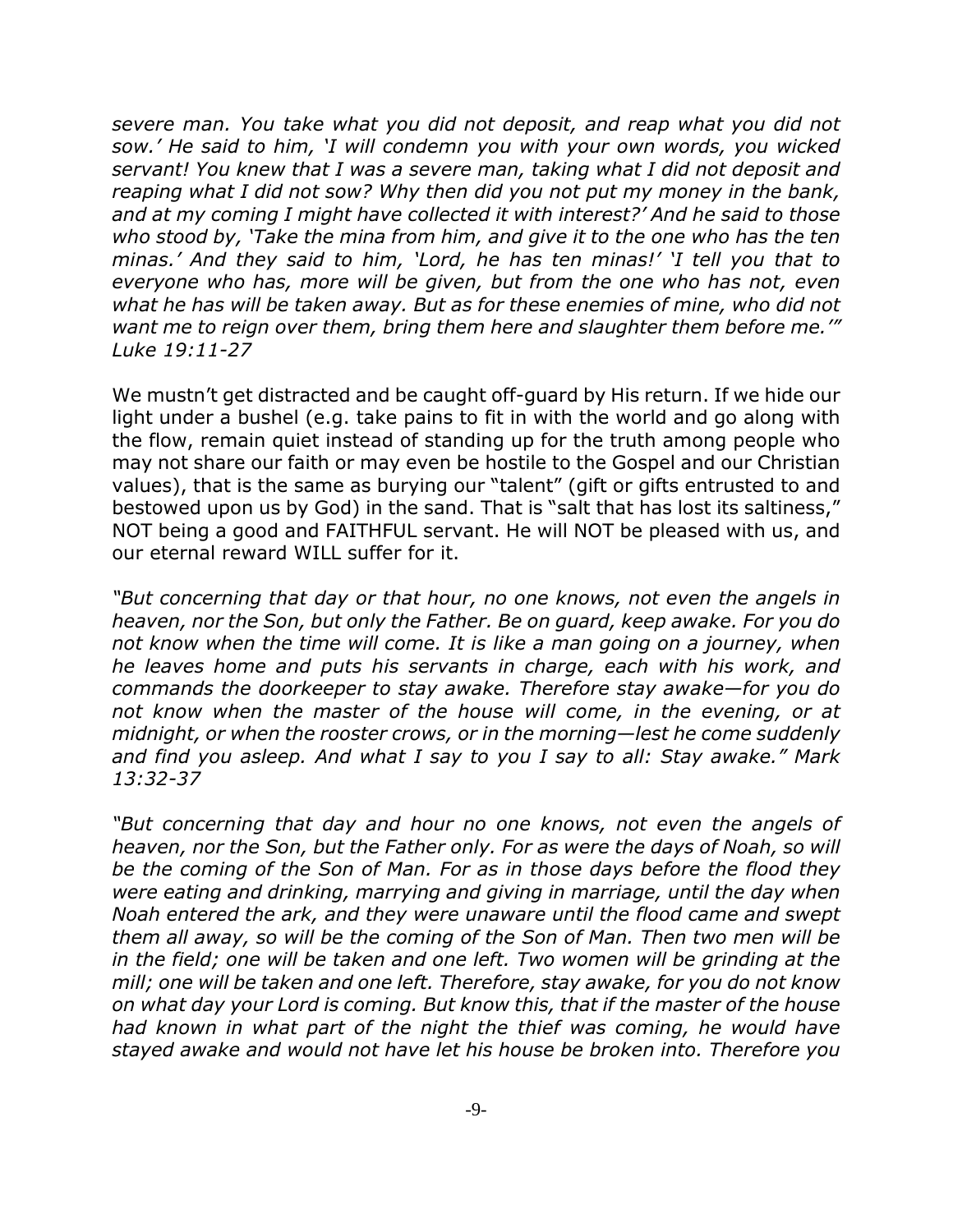*also must be ready, for the Son of Man is coming at an hour you do not expect. "Who then is the faithful and wise servant, whom his master has set over his household, to give them their food at the proper time? Blessed is that servant whom his master will find so doing when he comes. Truly, I say to you, he will set him over all his possessions. But if that wicked servant says to himself, 'My master is delayed,' and begins to beat his fellow servants and eats and drinks with drunkards, the master of that servant will come on a day when he does not expect him and at an hour he does not know and will cut him in pieces and put him with the hypocrites. In that place there will be weeping and gnashing of teeth." Matthew 24:36-51*

*Watch and pray that you may not enter into temptation. The spirit indeed is willing, but the flesh is weak." Matthew 26:41*

*"But watch yourselves lest your hearts be weighed down with dissipation and drunkenness and cares of this life, and that day come upon you suddenly like a trap. For it will come upon all who dwell on the face of the whole earth. But stay awake at all times, praying that you may have strength to escape all these things that are going to take place, and to stand before the Son of Man." Luke 21:34-36*

*Besides this you know the time, that the hour has come for you to wake from sleep. For salvation is nearer to us now than when we first believed. The night is far gone; the day is at hand. So then let us cast off the works of darkness and put on the armor of light. Let us walk properly as in the daytime, not in orgies and drunkenness, not in sexual immorality and sensuality, not in quarreling and jealousy. But put on the Lord Jesus Christ, and make no provision for the flesh, to gratify its desires. Romans 13:11-14*

*"Then the kingdom of heaven will be like ten virgins who took their lamps and went to meet the bridegroom. Five of them were foolish, and five were wise. For when the foolish took their lamps, they took no oil with them, but the wise took flasks of oil with their lamps. As the bridegroom was delayed, they all became drowsy and slept. But at midnight there was a cry, 'Here is the bridegroom! Come out to meet him.' Then all those virgins rose and trimmed their lamps. And the foolish said to the wise, 'Give us some of your oil, for our lamps are going out.' But the wise answered, saying, 'Since there will not be enough for us and for you, go rather to the dealers and buy for yourselves.' And while they were going to buy, the bridegroom came, and those who were ready went in with him to the marriage feast, and the door was shut. Afterward the other virgins came also, saying, 'Lord, lord, open to us.' But he answered,*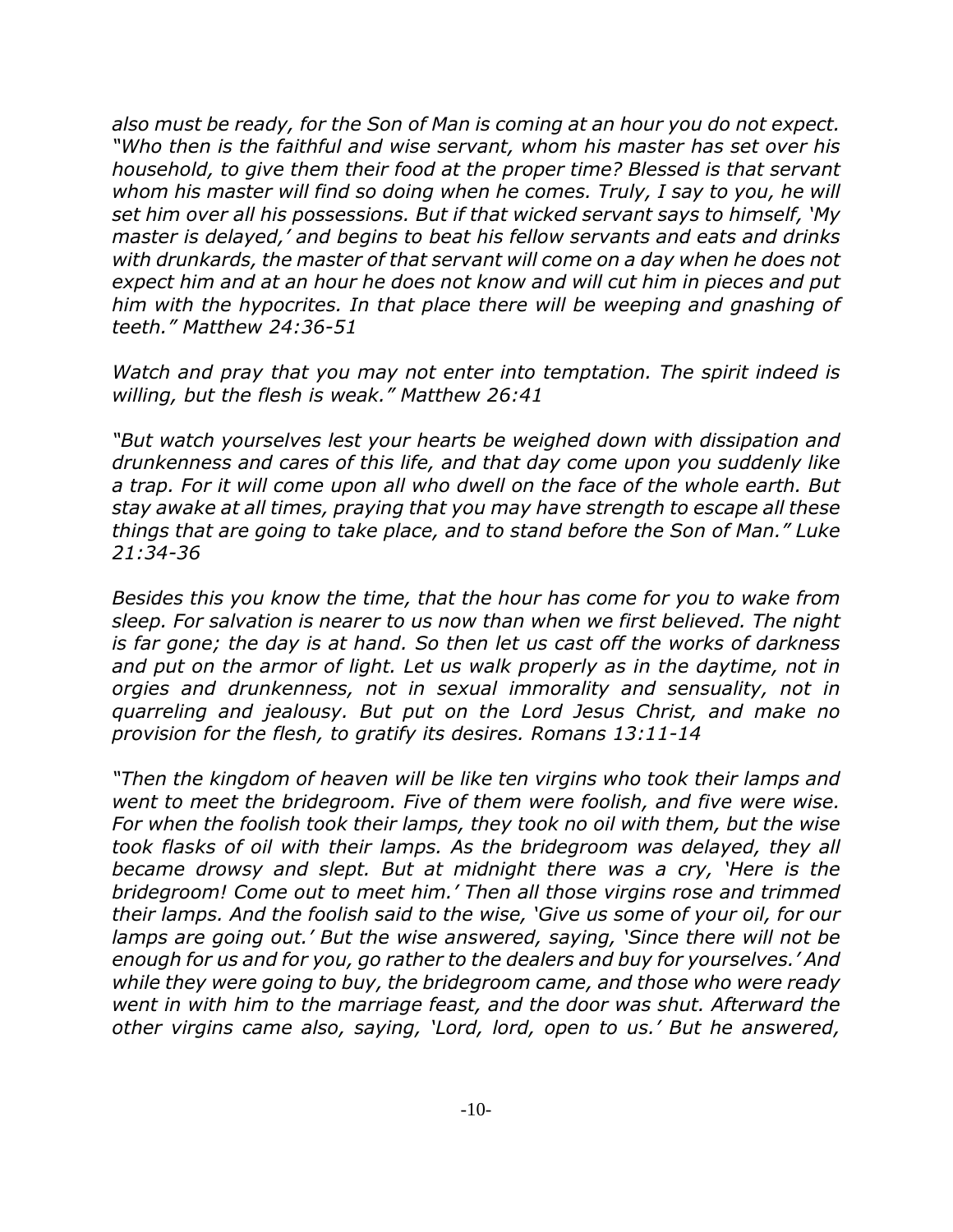*'Truly, I say to you, I do not know you.' Watch therefore, for you know neither the day nor the hour." Matthew 25:1-13*

*"Stay dressed for action and keep your lamps burning, and be like men who are waiting for their master to come home from the wedding feast, so that they may open the door to him at once when he comes and knocks. Blessed are those servants whom the master finds awake when he comes. Truly, I say to you, he will dress himself for service and have them recline at table, and he will come and serve them. If he comes in the second watch, or in the third, and finds them awake, blessed are those servants! But know this, that if the master of the house had known at what hour the thief was coming, he would not have left his house to be broken into. You also must be ready, for the Son of Man is coming at an hour you do not expect." Peter said, "Lord, are you telling this parable for us or for all?" And the Lord said, "Who then is the faithful and wise manager, whom his master will set over his household, to give them their portion of food at the proper time? Blessed is that servant whom his master will find so doing when he comes. Truly, I say to you, he will set him over all his possessions. But if that servant says to himself, 'My master is delayed in coming,' and begins to beat the male and female servants, and to eat and drink and get drunk, the master of that servant will come on a day when he does not expect him and at an hour he does not know, and will cut him in pieces and put him with the unfaithful. And that servant who knew his master's will but did not get ready or act according to his will, will receive a severe beating. But the one who did not know, and did what deserved a beating, will receive a light beating. Everyone to whom much was given, of him much will be required, and from him to whom they entrusted much, they will demand the more. Luke 12:35-48*

*And he said to them, "Do you not understand this parable? How then will you understand all the parables? The sower sows the word. And these are the ones along the path, where the word is sown: when they hear, Satan immediately comes and takes away the word that is sown in them. And these are the ones sown on rocky ground: the ones who, when they hear the word, immediately receive it with joy. And they have no root in themselves, but endure for a while; then, when tribulation or persecution arises on account of the word, immediately they fall away. And others are the ones sown among thorns. They are those who hear the word, but the cares of the world and the deceitfulness of riches and the desires for other things enter in and choke the word, and it proves unfruitful. But those that were sown on the good soil are the ones who hear the word and accept it and bear fruit, thirtyfold and sixtyfold and a hundredfold." And he said to them, "Is a lamp brought in to be put under a basket, or under a bed, and not on a stand? For nothing is hidden except to be made manifest; nor is anything secret except to come to light. If anyone has*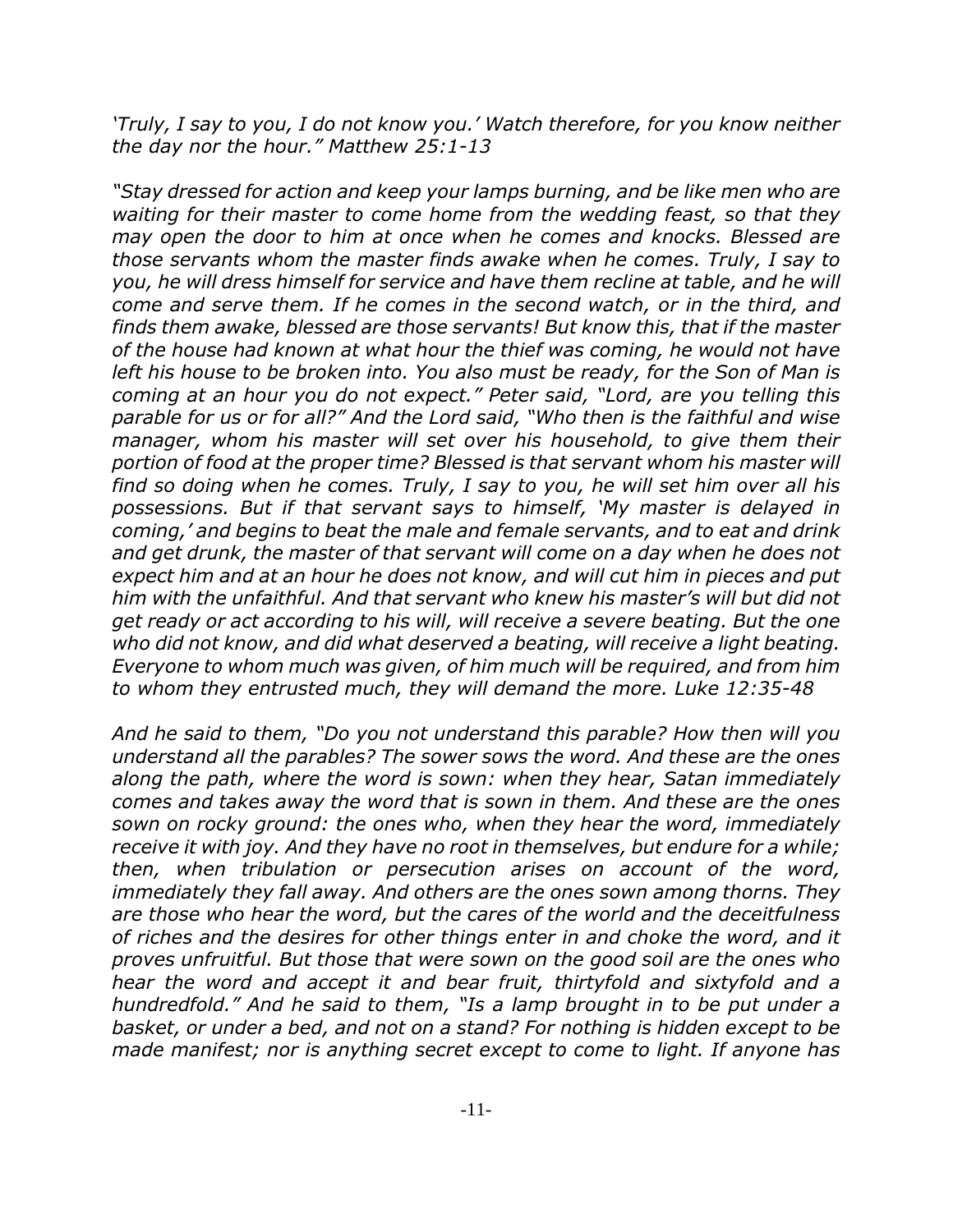*ears to hear, let him hear." And he said to them, "Pay attention to what you hear: with the measure you use, it will be measured to you, and still more will be added to you. For to the one who has, more will be given, and from the one who has not, even what he has will be taken away." Mark 4:13-25*

*Do not be deceived: "Bad company ruins good morals." Wake up from your drunken stupor, as is right, and do not go on sinning. For some have no knowledge of God. I say this to your shame. 1 Corinthians 15:33-34*

*Do not be unequally yoked with unbelievers. For what partnership has righteousness with lawlessness? Or what fellowship has light with darkness? What accord has Christ with Belial? Or what portion does a believer share with an unbeliever? What agreement has the temple of God with idols? For we are the temple of the living God; as God said, "I will make my dwelling among them and walk among them, and I will be their God, and they shall be my people. Therefore go out from their midst, and be separate from them, says the Lord, and touch no unclean thing; then I will welcome you, and I will be a father to you, and you shall be sons and daughters to me, says the Lord Almighty." 2 Corinthians 6:14-18*

*So then let us not sleep, as others do, but let us keep awake and be sober. For those who sleep, sleep at night, and those who get drunk, are drunk at night. But since we belong to the day, let us be sober, having put on the breastplate of faith and love, and for a helmet the hope of salvation. 1 Thessalonians 5:6-8*

*Wake up, and strengthen what remains and is about to die, for I have not found your works complete in the sight of my God. Remember, then, what you received and heard. Keep it, and repent. If you will not wake up, I will come like a thief, and you will not know at what hour I will come against you. Revelation 3:2-3*

*Take no part in the unfruitful works of darkness, but instead expose them. For it is shameful even to speak of the things that they do in secret. But when anything is exposed by the light, it becomes visible, for anything that becomes visible is light. Therefore it says, "Awake, O sleeper, and arise from the dead, and Christ will shine on you." Look carefully then how you walk, not as unwise but as wise, making the best use of the time, because the days are evil. Therefore do not be foolish, but understand what the will of the Lord is. And do not get drunk with wine, for that is debauchery, but be filled with the Spirit, addressing one another in psalms and hymns and spiritual songs, singing and making melody to the Lord with your heart, giving thanks always and for*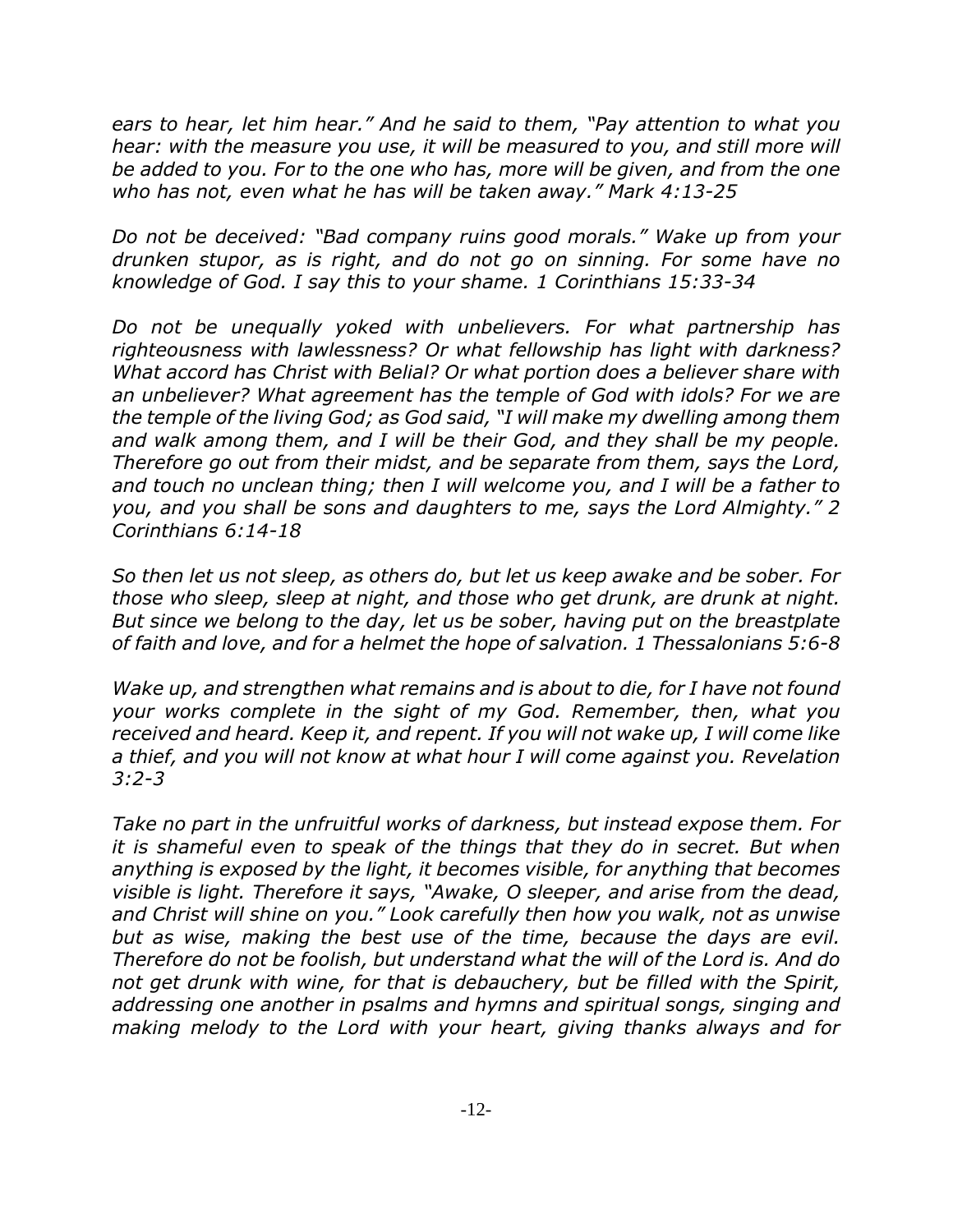*everything to God the Father in the name of our Lord Jesus Christ, submitting to one another out of reverence for Christ. Ephesians 5:11-21*

*"You are the salt of the earth, but if salt has lost its taste, how shall its saltiness be restored? It is no longer good for anything except to be thrown out and trampled under people's feet. You are the light of the world. A city set on a hill cannot be hidden. Nor do people light a lamp and put it under a basket, but on a stand, and it gives light to all in the house. In the same way, let your light shine before others, so that they may see your good works and give glory to your Father who is in heaven." Matthew 5:13-16*

*"Hear then the parable of the sower: When anyone hears the word of the kingdom and does not understand it, the evil one comes and snatches away what has been sown in his heart. This is what was sown along the path. As for what was sown on rocky ground, this is the one who hears the word and immediately receives it with joy, yet he has no root in himself, but endures for a while, and when tribulation or persecution arises on account of the word, immediately he falls away. As for what was sown among thorns, this is the one who hears the word, but the cares of the world and the deceitfulness of riches choke the word, and it proves unfruitful. As for what was sown on good soil, this is the one who hears the word and understands it. He indeed bears fruit and yields, in one case a hundredfold, in another sixty, and in another thirty." Matthew 13:18-23*

Someone might say at least that's not as bad as refusing to "show up for work" at all (i.e. rejecting the Gospel) or turning traitor like Judas. (John 8:24, Matt. 26:24-25) That's true, but nevertheless, I don't think it will be pleasant. I really wouldn't take chances like that with something that affects eternity—faith without works is dead. Fruitless branches are cut off by the vinedresser—God the Father, who desires His Son to be glorified by those who believe and ABIDE in Him. The fruit of the Spirit does not include faithlessness, and whoever doesn't have the Spirit of Christ does not belong to Him! (John 13:34-35, Matt. 7:12-29, Rom. 8:9, 2Cor. 13:5, Gal. 5:16-25, Rom. 6:19-23)

*What good is it, my brothers, if someone says he has faith but does not have works? Can that faith save him? If a brother or sister is poorly clothed and lacking in daily food, and one of you says to them, "Go in peace, be warmed and filled," without giving them the things needed for the body, what good is that? So also faith by itself, if it does not have works, is dead. But someone will say, "You have faith and I have works." Show me your faith apart from your works, and I will show you my faith by my works. You believe that God is one; you do well. Even the demons believe—and shudder! Do you want to be shown,*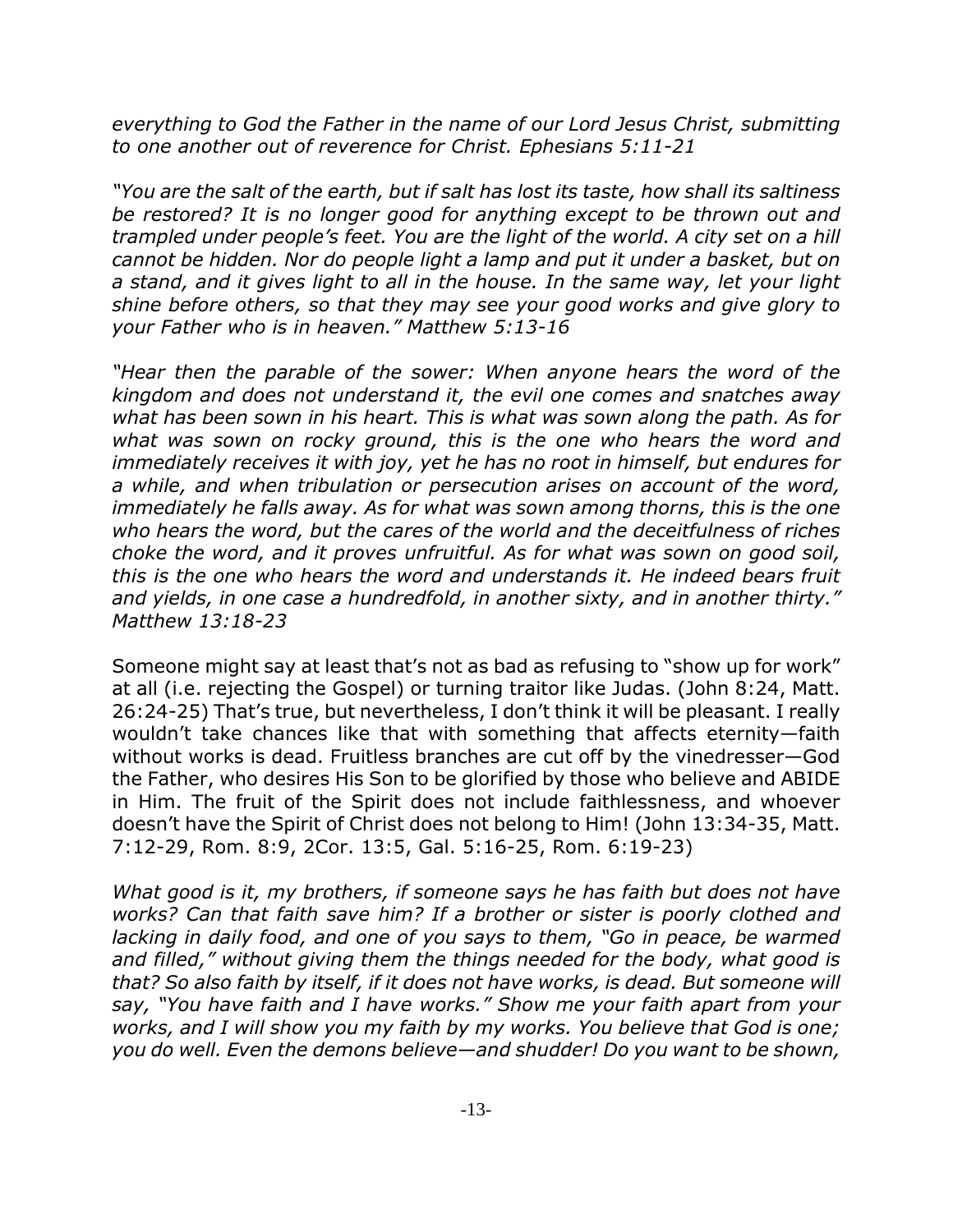*you foolish person, that faith apart from works is useless? Was not Abraham our father justified by works when he offered up his son Isaac on the altar? You see that faith was active along with his works, and faith was completed by his works; and the Scripture was fulfilled that says, "Abraham believed God, and it was counted to him as righteousness"—and he was called a friend of God. You see that a person is justified by works and not by faith alone. And in the same way was not also Rahab the prostitute justified by works when she received the messengers and sent them out by another way? For as the body apart from the spirit is dead, so also faith apart from works is dead. James 2:14-26*

*"I am the true vine, and my Father is the vinedresser. Every branch in me that does not bear fruit he takes away, and every branch that does bear fruit he prunes, that it may bear more fruit. Already you are clean because of the word that I have spoken to you. Abide in me, and I in you. As the branch cannot bear fruit by itself, unless it abides in the vine, neither can you, unless you abide in me. I am the vine; you are the branches. Whoever abides in me and I in him, he it is that bears much fruit, for apart from me you can do nothing. If anyone does not abide in me he is thrown away like a branch and withers; and the branches are gathered, thrown into the fire, and burned. If you abide in me, and my words abide in you, ask whatever you wish, and it will be done for you. By this my Father is glorified, that you bear much fruit and so prove to be my disciples. As the Father has loved me, so have I loved you. Abide in my love. If you keep my commandments, you will abide in my love, just as I have kept my Father's commandments and abide in his love. These things I have spoken to you, that my joy may be in you, and that your joy may be full. "This is my commandment, that you love one another as I have loved you. Greater love has no one than this, that someone lay down his life for his friends. You are my friends if you do what I command you. No longer do I call you servants, for the servant does not know what his master is doing; but I have called you friends, for all that I have heard from my Father I have made known to you. You did not choose me, but I chose you and appointed you that you should go and bear fruit and that your fruit should abide, so that whatever you ask the Father in my name, he may give it to you. These things I command you, so that you will love one another. If the world hates you, know that it has hated me before it hated you. If you were of the world, the world would love you as its own; but because you are not of the world, but I chose you out of the world, therefore the world hates you. Remember the word that I said to you: 'A servant is not greater than his master.' If they persecuted me, they will also persecute you. If they kept my word, they will also keep yours. But all these things they will do to you on account of my name, because they do not know him who sent me." John 15:1-21*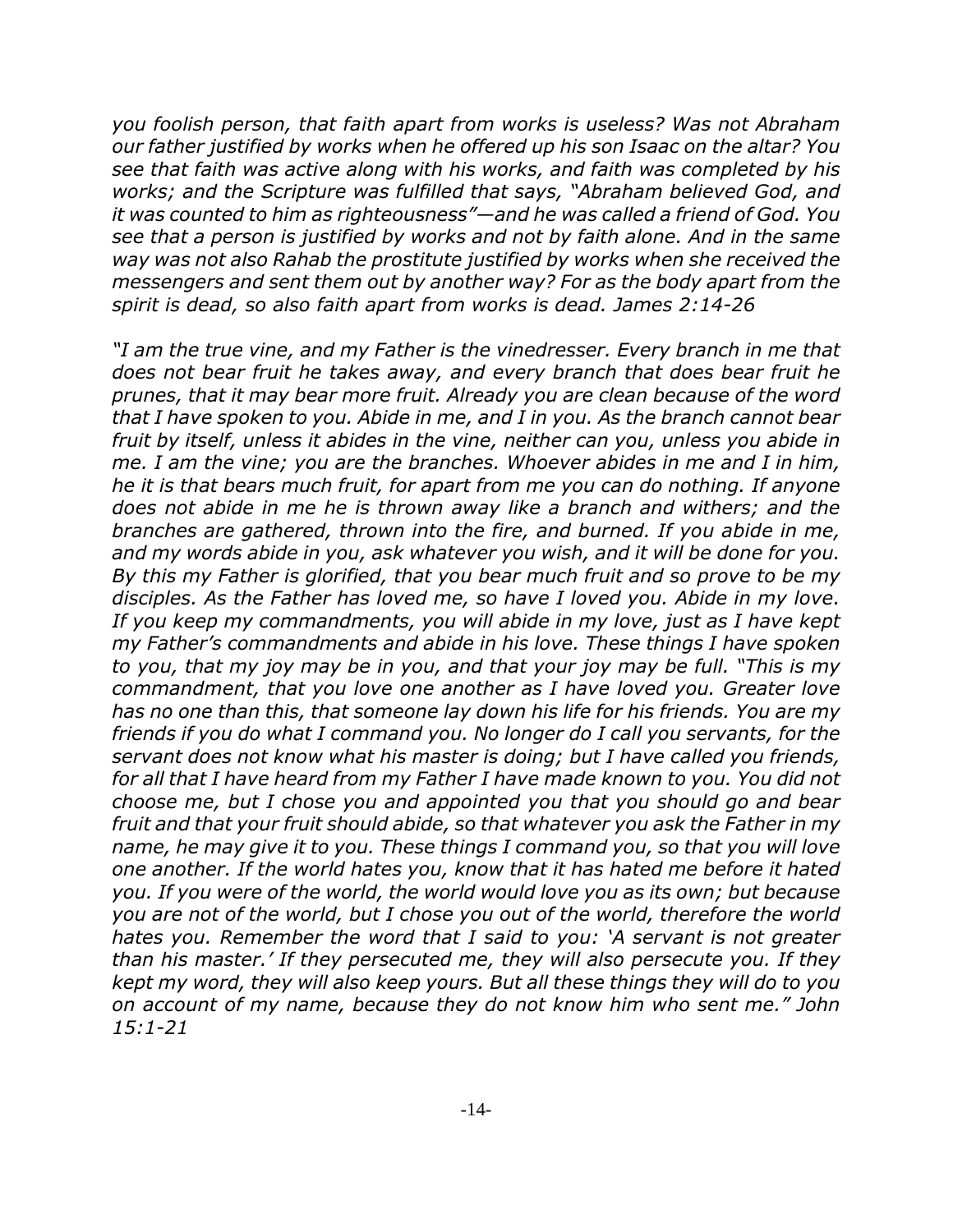*For by grace you have been saved through faith. And this is not your own doing; it is the gift of God, not a result of works, so that no one may boast. For we are his workmanship, created in Christ Jesus for good works, which God prepared beforehand, that we should walk in them. Ephesians 2:8-10*

*The saying is trustworthy, and I want you to insist on these things, so that those who have believed in God may be careful to devote themselves to good works. These things are excellent and profitable for people. Titus 3:8*

*For the moment all discipline seems painful rather than pleasant, but later it yields the peaceful fruit of righteousness to those who have been trained by it. Hebrews 12:11*

Bear in mind, rewards are not the same as salvation. All who accepted the offer to work in the parable of the Master's vineyard received the same pay salvation. (Matt. 20:1-16, also Matt. 21:28-46, Matt. 12:30, Luke 11:23) Rewards are about the QUALITY of the work, using what HE gave us, not the quantity (or length) of "employment." He is fair. Of whom He gave more, He expects more. (Luke 12:48, Matt. 25:28-46)

*Whatever you do, work heartily, as for the Lord and not for men, knowing that from the Lord you will receive the inheritance as your reward. You are serving the Lord Christ. For the wrongdoer will be paid back for the wrong he has done, and there is no partiality. Colossians 3:23-25*

*For land that has drunk the rain that often falls on it, and produces a crop useful to those for whose sake it is cultivated, receives a blessing from God. But if it bears thorns and thistles, it is worthless and near to being cursed, and its end is to be burned. Though we speak in this way, yet in your case, beloved, we feel sure of better things—things that belong to salvation. For God is not unjust so as to overlook your work and the love that you have shown for his name in serving the saints, as you still do. And we desire each one of you to show the same earnestness to have the full assurance of hope until the end, so that you may not be sluggish, but imitators of those who through faith and patience inherit the promises. Hebrews 6:7-12*

*For you know what instructions we gave you through the Lord Jesus. For this is the will of God, your sanctification: that you abstain from sexual immorality; that each one of you know how to control his own body in holiness and honor, not in the passion of lust like the Gentiles who do not know God; that no one transgress and wrong his brother in this matter, because the Lord is an avenger in all these things, as we told you beforehand and solemnly warned you. For*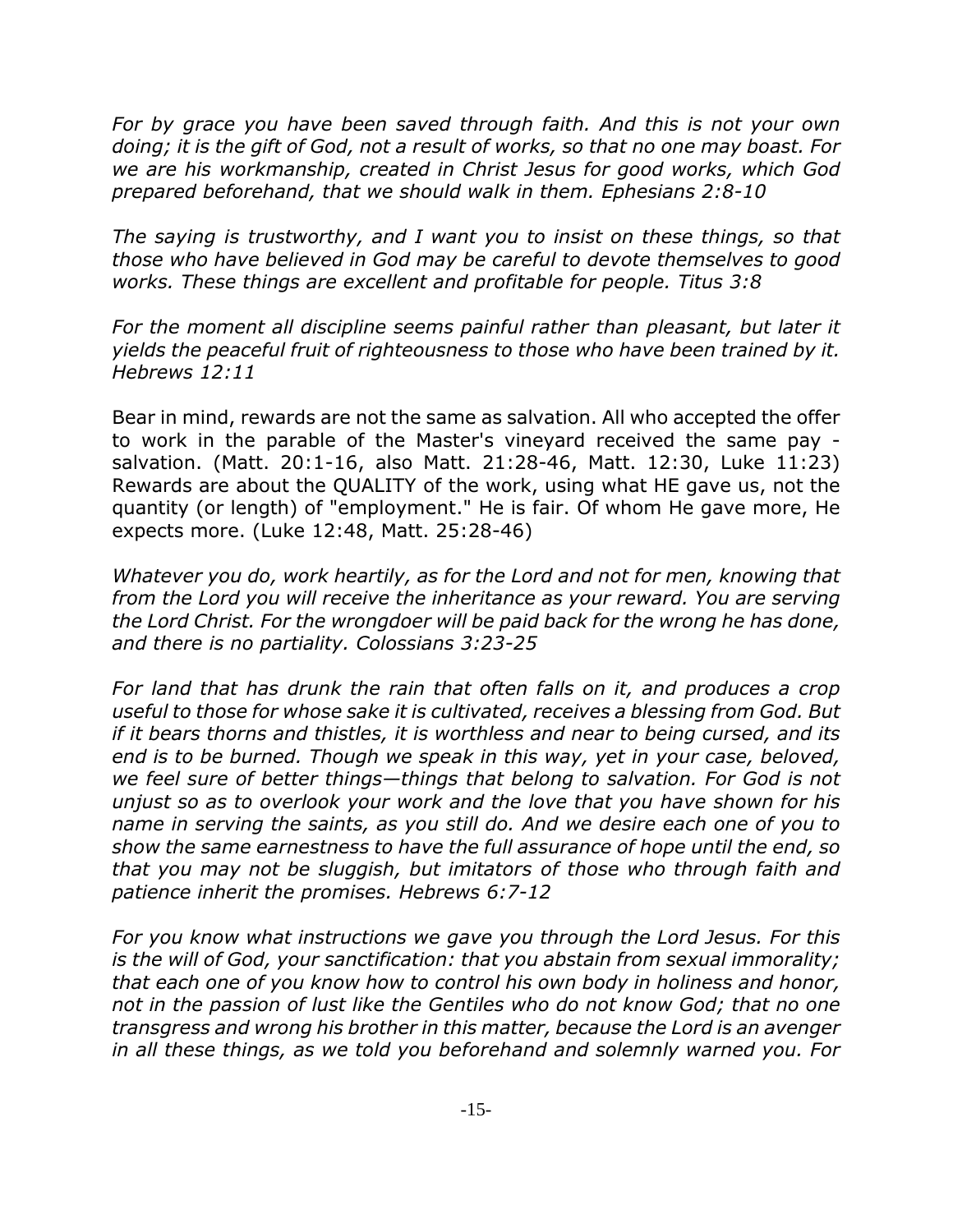*God has not called us for impurity, but in holiness. Therefore whoever disregards this, disregards not man but God, who gives his Holy Spirit to you. 1 Thessalonians 4:2-8*

The worst part, really, is that Jesus will be denied the great pleasure it gives Him to reward us for the honor we (should) have brought Him. (If we can't fully grasp this just yet, we will then. 1 Cor. 13:12) Throughout the ages, those who truly LOVED Him and served Him faithfully will be obvious to all who see them by the way they shine like the stars—a reminder of the glory He received by their yielding to His Spirit within them, to His desires, plans, purposes and will during their lifetimes, such that He was glorified in and through them. Isn't that just the most beautiful thought ever? Who would want to rob Jesus of that?

*And it is my prayer that your love may abound more and more, with knowledge and all discernment, so that you may approve what is excellent, and so be pure and blameless for the day of Christ, filled with the fruit of righteousness that comes through Jesus Christ, to the glory and praise of God. Philippians 1:9-11*

*In this you rejoice, though now for a little while, if necessary, you have been grieved by various trials, so that the tested genuineness of your faith—more precious than gold that perishes though it is tested by fire—may be found to result in praise and glory and honor at the revelation of Jesus Christ. 1 Peter 1:6-7*

*And many of those who sleep in the dust of the earth shall awake, some to everlasting life, and some to shame and everlasting contempt. And those who are wise shall shine like the brightness of the sky above; and those who turn many to righteousness, like the stars forever and ever. Daniel 12:2-3*

It's not too late to start living for Him NOW—our beautiful, strong, mighty, wise, perfect Bridegroom, Savior, Messiah, Redeemer, Ransomer, Lord and King. He alone is worthy. We can use whatever time we have left storing treasure in heaven instead of investing in the temporary pleasures of this world that will soon pass away. We can seek His glory instead of our own comfort. We can share the Gospel and live like we really believe He's returning one day sooner today than He was yesterday. He willingly laid down His life for us—may each of us give all we have in return, and may our faith in Him be proven to be genuine—purer than gold.

*"Do not lay up for yourselves treasures on earth, where moth and rust destroy and where thieves break in and steal, but lay up for yourselves treasures in heaven, where neither moth nor rust destroys and where thieves do not break*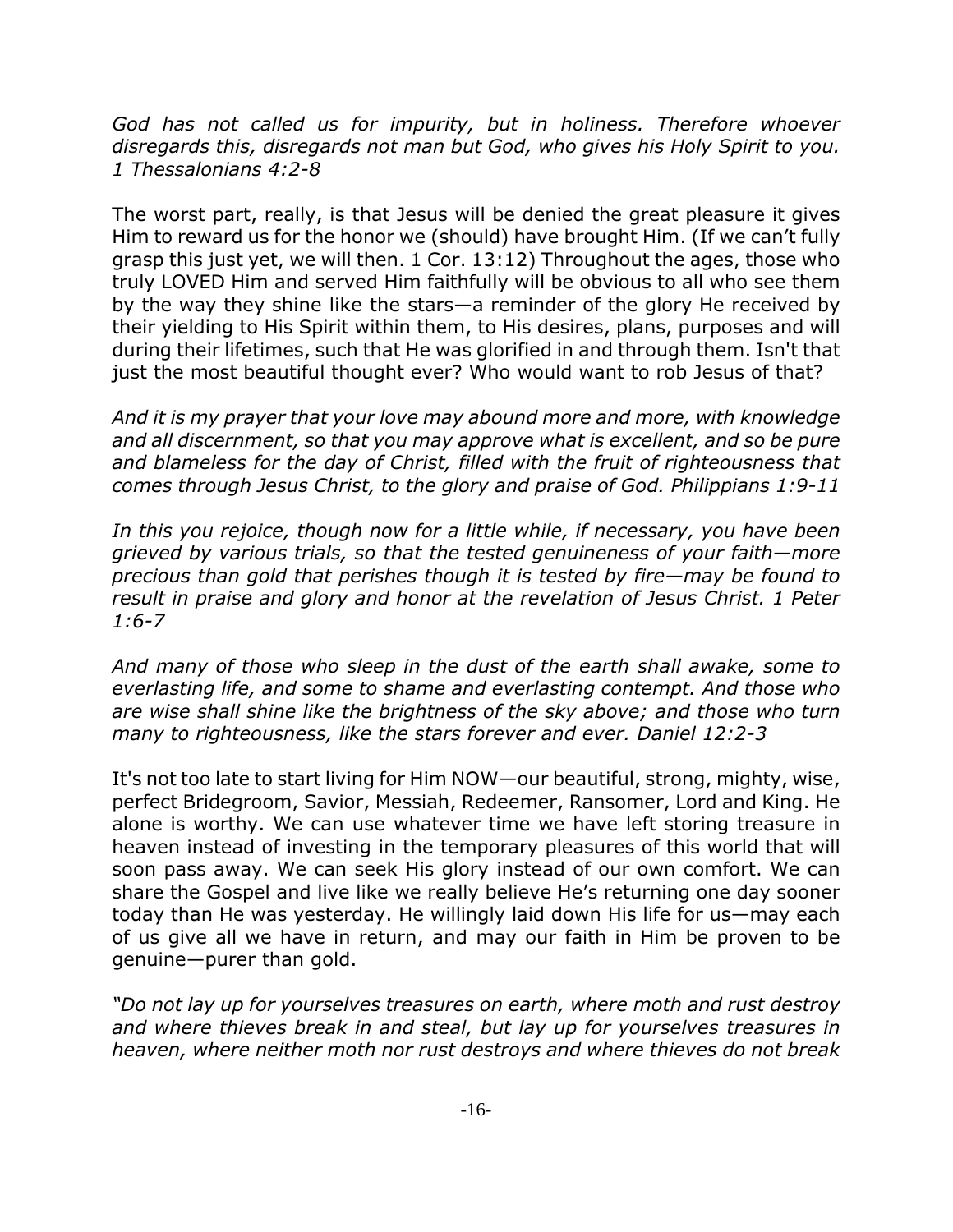*in and steal. For where your treasure is, there your heart will be also. "The eye is the lamp of the body. So, if your eye is healthy, your whole body will be full of light, but if your eye is bad, your whole body will be full of darkness. If then the light in you is darkness, how great is the darkness! "No one can serve two masters, for either he will hate the one and love the other, or he will be devoted to the one and despise the other. You cannot serve God and money. "Therefore I tell you, do not be anxious about your life, what you will eat or what you will drink, nor about your body, what you will put on. Is not life more than food, and the body more than clothing? Look at the birds of the air: they neither sow nor reap nor gather into barns, and yet your heavenly Father feeds them. Are you not of more value than they? And which of you by being anxious can add a single hour to his span of life? And why are you anxious about clothing? Consider the lilies of the field, how they grow: they neither toil nor spin, yet I tell you, even Solomon in all his glory was not arrayed like one of these. But if God so clothes the grass of the field, which today is alive and tomorrow is thrown into the oven, will he not much more clothe you, O you of little faith? Therefore do not be anxious, saying, 'What shall we eat?' or 'What shall we drink?' or 'What shall we wear?' For the Gentiles seek after all these things, and your heavenly Father knows that you need them all. But seek first the kingdom of God and his righteousness, and all these things will be added to you. "Therefore do not be anxious about tomorrow, for tomorrow will be anxious for itself. Sufficient for the day is its own trouble." Matthew 6:19-34*

*"Fear not, little flock, for it is your Father's good pleasure to give you the kingdom. Sell your possessions, and give to the needy. Provide yourselves with moneybags that do not grow old, with a treasure in the heavens that does not fail, where no thief approaches and no moth destroys. For where your treasure is, there will your heart be also." Luke 12:32-34*

*For the love of Christ controls us, because we have concluded this: that one has died for all, therefore all have died; and he died for all, that those who live might no longer live for themselves but for him who for their sake died and was raised. 2 Corinthians 5:14-15*

*"The master commended the dishonest manager for his shrewdness. For the sons of this world are more shrewd in dealing with their own generation than the sons of light. And I tell you, make friends for yourselves by means of unrighteous wealth, so that when it fails they may receive you into the eternal dwellings. "One who is faithful in a very little is also faithful in much, and one who is dishonest in a very little is also dishonest in much. If then you have not been faithful in the unrighteous wealth, who will entrust to you the true riches? And if you have not been faithful in that which is another's, who will give you*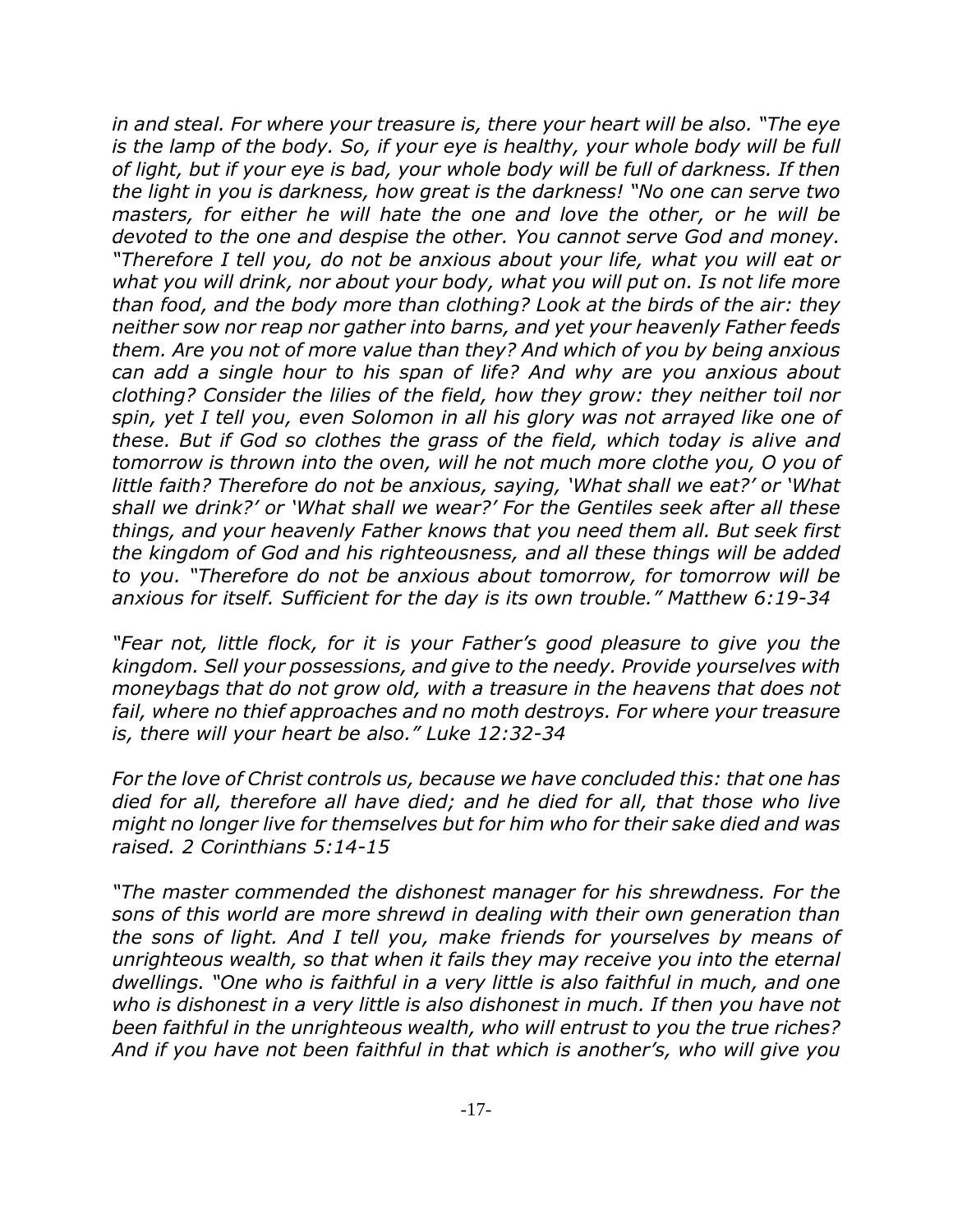*that which is your own? No servant can serve two masters, for either he will hate the one and love the other, or he will be devoted to the one and despise the other. You cannot serve God and money." Luke 16:8-13*

*I have been crucified with Christ. It is no longer I who live, but Christ who lives in me. And the life I now live in the flesh I live by faith in the Son of God, who loved me and gave himself for me. Galatians 2:20*

*Since therefore Christ suffered in the flesh, arm yourselves with the same way of thinking, for whoever has suffered in the flesh has ceased from sin, so as to live for the rest of the time in the flesh no longer for human passions but for the will of God. For the time that is past suffices for doing what the Gentiles want to do, living in sensuality, passions, drunkenness, orgies, drinking parties, and lawless idolatry. With respect to this they are surprised when you do not join them in the same flood of debauchery, and they malign you; but they will give account to him who is ready to judge the living and the dead. 1 Peter 4:1-5*

*Strive for peace with everyone, and for the holiness without which no one will see the Lord. See to it that no one fails to obtain the grace of God; that no "root of bitterness" springs up and causes trouble, and by it many become defiled; that no one is sexually immoral or unholy like Esau, who sold his birthright for a single meal. For you know that afterward, when he desired to inherit the blessing, he was rejected, for he found no chance to repent, though he sought it with tears. Hebrews 12:14-17*

*Share in suffering as a good soldier of Christ Jesus. No soldier gets entangled in civilian pursuits, since his aim is to please the one who enlisted him. An athlete is not crowned unless he competes according to the rules. It is the hard-working farmer who ought to have the first share of the crops. Think over what I say, for the Lord will give you understanding in everything. 2 Timothy 2:3-7*

*Do you not know that in a race all the runners run, but only one receives the prize? So run that you may obtain it. Every athlete exercises self-control in all things. They do it to receive a perishable wreath, but we an imperishable. So I do not run aimlessly; I do not box as one beating the air. But I discipline my body and keep it under control, lest after preaching to others I myself should be disqualified. 1 Corinthians 9:24-27*

*But godliness with contentment is great gain, for we brought nothing into the world, and we cannot take anything out of the world. But if we have food and clothing, with these we will be content. But those who desire to be rich fall into*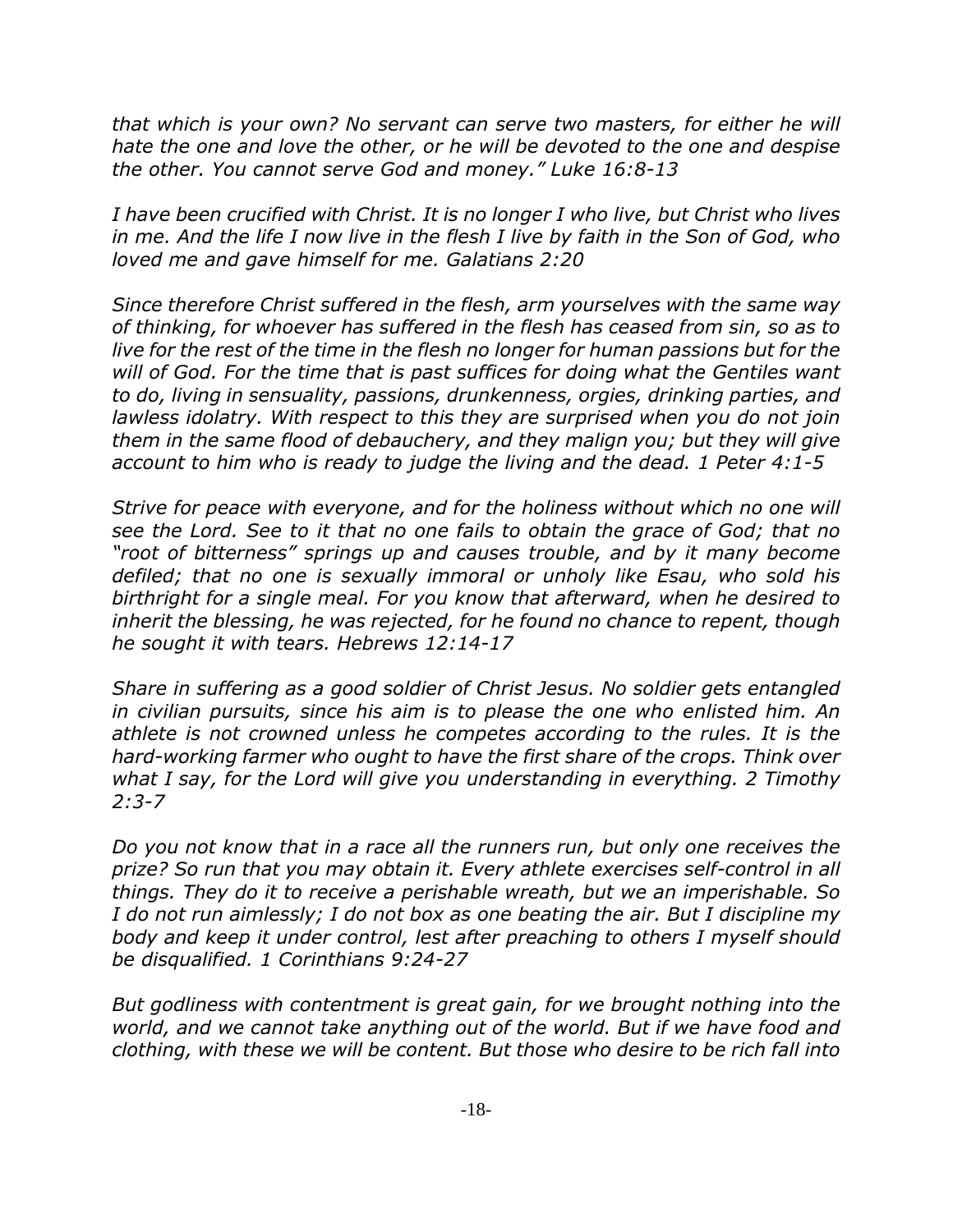*temptation, into a snare, into many senseless and harmful desires that plunge people into ruin and destruction. For the love of money is a root of all kinds of evils. It is through this craving that some have wandered away from the faith and pierced themselves with many pangs. But as for you, O man of God, flee these things. Pursue righteousness, godliness, faith, love, steadfastness, gentleness. Fight the good fight of the faith. Take hold of the eternal life to which you were called and about which you made the good confession in the presence of many witnesses. 1 Timothy 6:6-12*

*You adulterous people! Do you not know that friendship with the world is enmity with God? Therefore whoever wishes to be a friend of the world makes himself an enemy of God. James 4:4*

*I have fought the good fight, I have finished the race, I have kept the faith. Henceforth there is laid up for me the crown of righteousness, which the Lord, the righteous judge, will award to me on that Day, and not only to me but also to all who have loved his appearing. 2 Timothy 4:7-8*

*Do not love the world or the things in the world. If anyone loves the world, the love of the Father is not in him. For all that is in the world—the desires of the flesh and the desires of the eyes and pride of life—is not from the Father but is from the world. And the world is passing away along with its desires, but whoever does the will of God abides forever. 1 John 2:15-17*

*"If you love me, you will keep my commandments. And I will ask the Father, and he will give you another Helper, to be with you forever, even the Spirit of truth, whom the world cannot receive, because it neither sees him nor knows him. You know him, for he dwells with you and will be in you. "I will not leave you as orphans; I will come to you. Yet a little while and the world will see me no more, but you will see me. Because I live, you also will live. In that day you will know that I am in my Father, and you in me, and I in you. Whoever has my commandments and keeps them, he it is who loves me. And he who loves me will be loved by my Father, and I will love him and manifest myself to him." Judas (not Iscariot) said to him, "Lord, how is it that you will manifest yourself to us, and not to the world?" Jesus answered him, "If anyone loves me, he will keep my word, and my Father will love him, and we will come to him and make our home with him. Whoever does not love me does not keep my words. And the word that you hear is not mine but the Father's who sent me. "These things I have spoken to you while I am still with you. But the Helper, the Holy Spirit, whom the Father will send in my name, he will teach you all things and bring to your remembrance all that I have said to you." John 14:15-26*